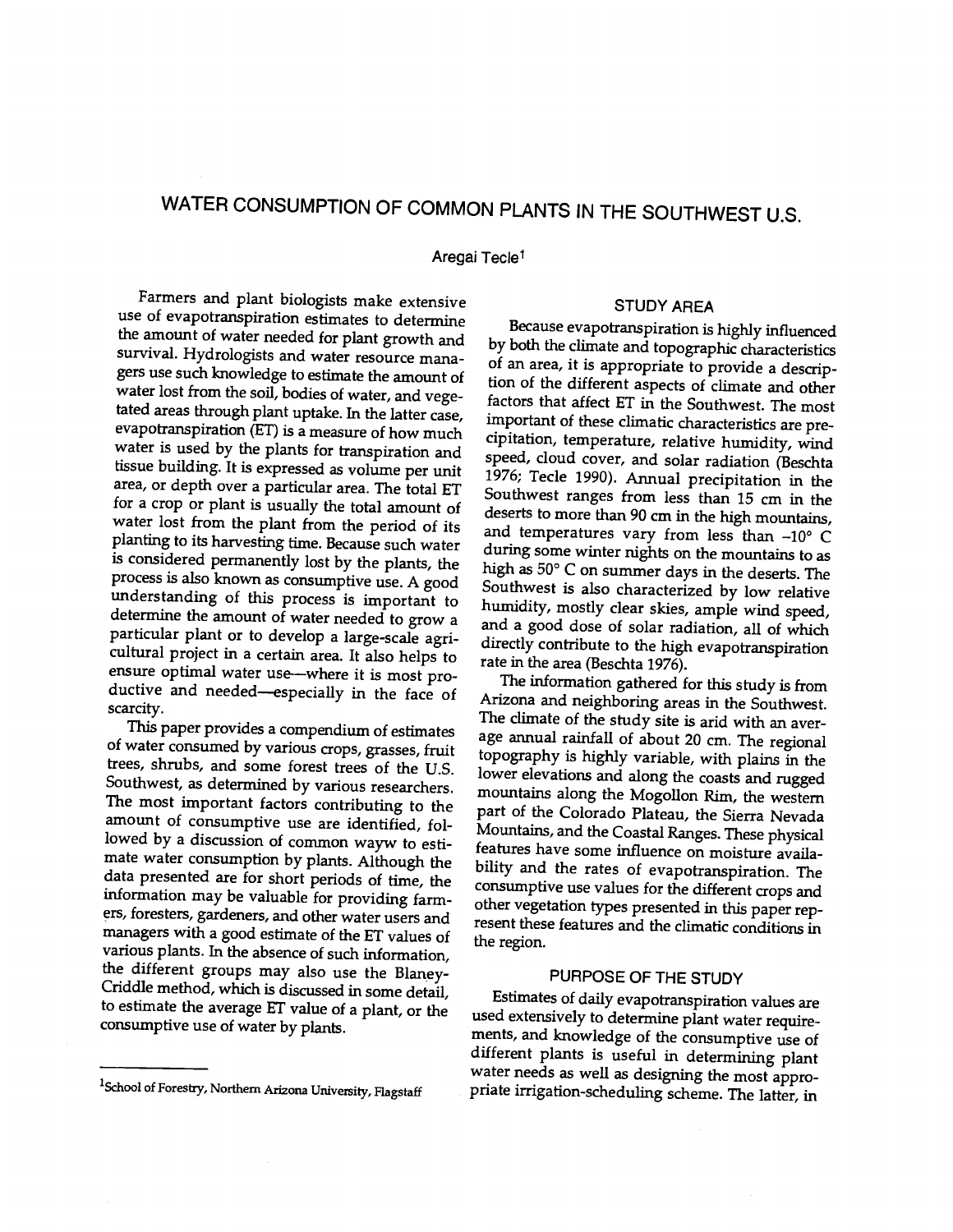58 Tecle

turn, is important for establishing the right irrigation application rates for various crops or other vegetation types. Projection of the expected irrigation scheduling scheme for a plantation during a season requires estimation of periodic "expected evapotranspiration" for the different plants grown in the area. But most importantly, information on ET would help in adopting proper water resource management, especially where water is scarce such as in the U.S. Southwest.

The purpose of this paper is therefore mainly to present the estimated water consumptive use of various crops, vegetables, grasses, shrubs, fruit trees, and the most common deciduous and evergreen trees in the Southwest. This information also demonstrates that ET values for the same plants can differ both spatially and temporally. The variation is a function of an area's specific climatic and physiographic characteristics.

## CONSUMPTIVE USE OF SOME COMMON PLANTS

Evapotranspiration (ET) or plant water consumptive use is a measure of the quantity of water used in the processes of plant transpiration and the building of plant tissues and the water evaporated from plant-intercepted precipitation during a specific period of time. The ET values gathered here are from different sources and provide results of studies made at different time periods. Table 1 shows the seasonal evapotranspiration values for plants (Jensen et al. 1990). These factors may have various crops grown in Arizona and other similar places in neighboring states, and Table 2 gives the specific ET values for certain plants grown in the Owens Valley, CA (Duell 1990) as well as for a few grasses grown elsewhere in the Southwest (Todd 1970). The ET values in Table 1 are given for specific seasons in specific years.

An interesting point in the data of Table 2 is the large variation in the saltgrass ET values from one type of cover to another. For example, values vary from a low of 385 mm per year for desert sink scrub type vegetation to 989 mm per year for rush and sedge meadow cover types (Duell 1990). This means the ET value for any particular range plant depends on the type and severity of the prevailing climatic conditions in an area; the ET values of these range plants or any other plants in the U.S. Southwest should reflect such circumstances.

Table 3 provides the annual average ET values<br>for certain hardwood plants and shrubs. However, it is important to note that these values were measured during just one year, 1960 (Todd 1970; Raymond and Rezin 1989).

## FACTORS THAT INFLUENCE EVAPOTRANSPIRATION

Many factors or variables influence the amount and rate of ET in an area. The most important of these can be categorized as climatic, soil, plant, cultural, or a combination of these factors. The climatic factors that may affect the level of ET in an area include wind speed, land cover albedo, cloud cover, solar radiation, relative humidity, air and dew point temperatures, and precipitation, and these may be affected by an area's aspect, altitude, and latitudinal and longitudinal position (Dooren-

Also the ways these factors occur have a direct bearing on the ET values. In the case of precipitation, for example, amount, duration, rate, frequency of occurrence, and the inter-arrival time between occurrences can affect the ET value of a plant in a particular place. The effects of such variables on ET can be through their influence on water availability and changes in temperature.

Soil conditions mainly affect plant ET values indirectly. The effects are usually a function of soil water availability, restriction in heat movement, and reduction in energy absorption. The effects of plants on ET, on the other hand, are more direct; the most influential factors are plant cover density, type of plant population, spacing and orientation in planting, plant height, rooting depth, stage of growth, shading, and the rate of water uptake by either negative or positive effects on the water consumption of plants. For example, there may be more ET from a plant growing densely than from a sparsely spaced one, and shading may decrease the ET value from a plant while plant size in- creases it.

Cultural factors may also affect the amount and rate of ET. These factors are directly related to management activities or can be controlled easily to suit management needs. They include land preparation schemes, irrigation practices, tillage, weeding and harvesting methods, surface mulching and shading levels. Other influential factors may arise from the interaction or combination of the above factors. For example, ET reaches its maximum when uniformly dense vegetation is growing in water -saturated soils.

#### METHODS OF MEASURING ET

There are numerous methods of measuring and estimating ET (Shuttleworth 1993). Some require simple measurement such as using pan evaporation, while others are more complex and involve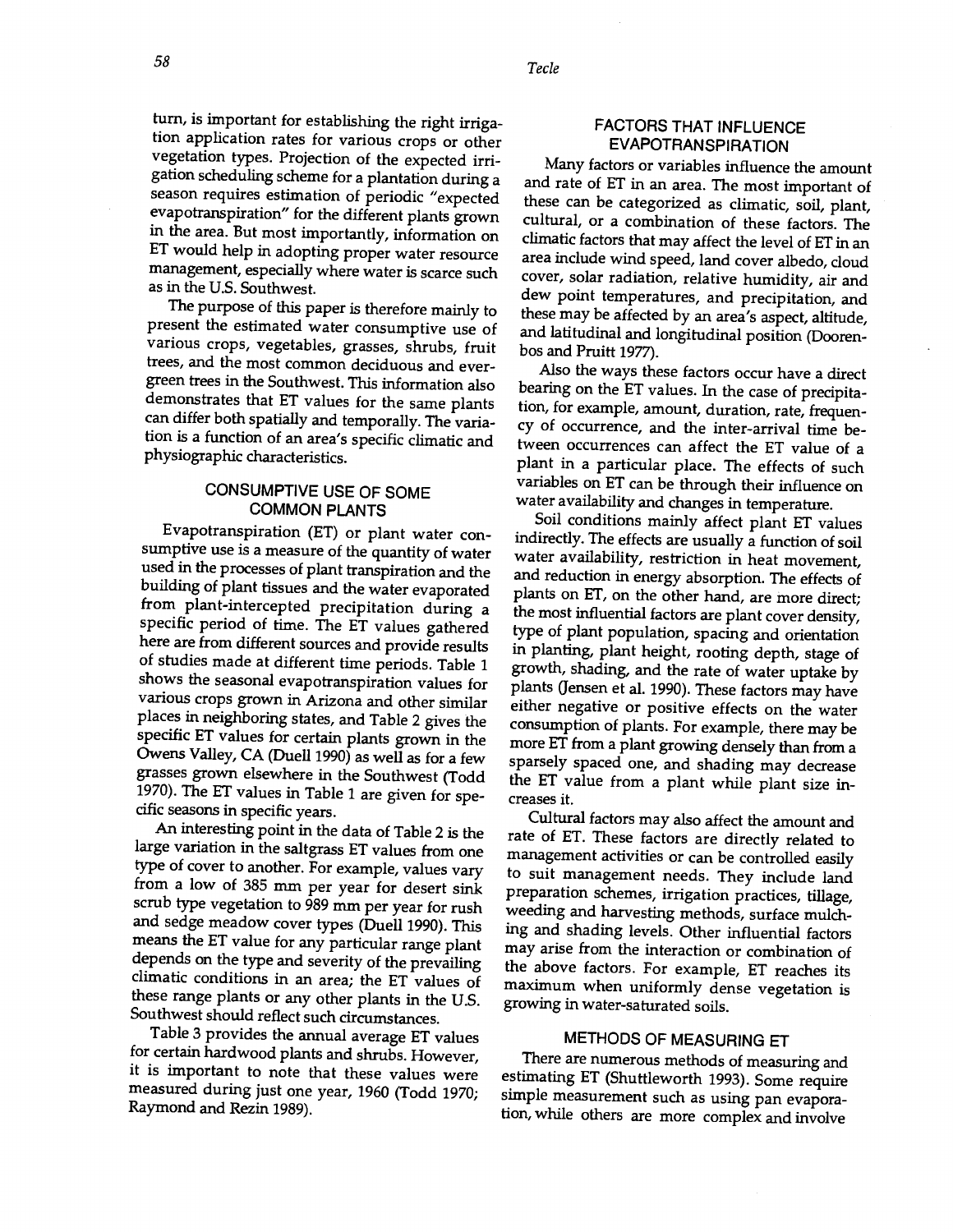| Crop               | Location         | Period             | Years           | <b>ET Values</b> | References                 |
|--------------------|------------------|--------------------|-----------------|------------------|----------------------------|
| <b>Field Crops</b> |                  |                    |                 |                  |                            |
| Barley             | Mesa, AZ         | 16 Dec-15 May      | 1952-53, 56     | 643              |                            |
| Cotton             | Mesa & Tempe     | 1 Apr-15 Nov       | 1954-62         | 1046             | Erie et al. 1968           |
| Sugarbeet          | Mesa, AZ         | 1 Oct-17 July      | 1965-66         | 1054             | Erie et al. 1968           |
| Wheat              | Mesa, AZ         | 15 Nov-15 May      | 1969-70         | 582              | Erie and French 1965       |
| Safflower          | Mesa, AZ         | $1$ Jan- $15$ July | 1958-60         | 1153             | Erie et al. 1968           |
| Soybean            | Mesa, AZ         | 16 June-31 Oct     | 1944            | 564              | Erie et al. 1968           |
| Sorghum            | Mesa, AZ         | 1 July-30 Oct      | 1955-58,60      | 645              | Erie et al. 1968           |
| Flax               | Mesa, AZ         | 1 Jan-30 June      | 1943-44         | 795              | Erie et al. 1968           |
| Corn               | Davis, CA        | 15 May-20 Sept     | 1970-71         | 640              | Erie et al. 1968           |
| Corn, sweet        | Mesa, AZ         | 16 Mar-15 June     | 1959, 61-62     |                  | Erie et al. 1968           |
| Rice               | Davis, CA        | 1 May-30 Sept      | 1968–69         | 498              | Lourence & Pruitt 1971     |
| Beans              | Various areas    |                    | 250-500         | 920              | Lourence & Pruitt 1971     |
| Grain              | Palo Verde, CA   | 12 months          | 1981-1982       | 5<br>579.12      |                            |
| <b>Fruit Crops</b> |                  |                    |                 |                  | Owen-Joyce & Kimsey 1987   |
| Grapefruit         | Phoenix, AZ      | 12 months          | 1931-34         |                  |                            |
| Oranges            | Phoenix, AZ      | 12 months          | 1931-34         | 1217             | Erie et al. 1968           |
| Plumes             | Arvin, CA        | 12 months          | 1962–63         | 993              | Erie et al. 1968           |
| Vineyards          | Different places | Seasonal           |                 | 1072             | State of Calif. 1967, 1974 |
| Vegetable Crops    |                  |                    |                 | 450-900          | State of Calif. 1967, 1974 |
| Broccolli          | Mesa, AZ         | 1 Sep-14 Feb       | 1960-62         |                  |                            |
| Cabbage            | Mesa, AZ         | 1 Sept-15 Mar      | 1960–62         | 500              | Erie et al. 1968           |
| Cantaloupe         | Mesa, AZ         | 1 Apr-15 July      | 1959-60         | 622              | Erie et al. 1968           |
| Carrots            | Mesa, AZ         | 16 Sept-31 Mar     | 1960-62         | 485              | Erie et al. 1968           |
| Cauliflower        | Mesa, AZ         | 16 Sept-31 Mar     | 1960-62         | 422              | Erie et al. 1968           |
| Lettuce            | Mesa, AZ         | 16 Sept-31 Dec     |                 | 472              | Erie et al. 1968           |
| Onion, dry         | Mesa, AZ         | 1 Nov-15 May       | 1960-62         | 216              | Erie et al. 1968           |
| Onion green        | Mesa, AZ         | 16 Sept-31 Jan     | 1961-62, 64     | 592              | Erie et al. 1968           |
| Potatoes           | Phoenix, AZ      | 15 Feb-15 June     | 1960-62         | 445              | Erie et al. 1968           |
| Tomatoes           |                  | Seasonal           | 1959-63         | 617              | Erie et al. 1968           |
| Forage Crops       |                  |                    |                 | 300-600          | Doorenbos & Pruitt 1977    |
| Alfalfa            | Mesa & Tempe     | 12 months          |                 |                  |                            |
| Alfalfa            | Palo Verde       |                    | 1946, 50, 62-63 | 1887             | Erie et al. 1968           |
|                    | Valley, CA       | 12 months          | 1981-1982       | 1615.44          | Owen-Joyce & Kimsey 1987   |
| Bermuda            | Mesa, AZ         | 16 Apr-15 Oct      | 1959-60, 63-64  | 1105             | Erie et al. 1968           |
| Turf               | Reno, NV         | 112 days           | 1965-67         | 554              | Tovey et al. 1969          |
| Grass              | Arvin, CA        | 12 months          | 1960-65         | 1308             | State of Calif. 1967, 1974 |

Table 1. Seasonal evapotranspiration amounts (in mm) for well-watered, common crops in Arizona and other areas in<br>the Southwest.

various activities. The latter type includes the soil depletion method, the use of lysimeters, and a method involving the Bowen ratio.

The soil water depletion method involves measuring the change in soil water to indicate the tanks filled with soil in which crops or other plants amount of water lost due to ET over a period of grow under natural conditions to measure the time. In an irrigation system, for example, soil is amount of water lost by evaporation and transpitime. In an irrigation system, for example, soil is sampled 2-4 days after irrigation or rain and again 7-15 days later or just before the next irrigation or resolute the state of ET and is frequently used to study climatic period. The holes from which the soil cores are effects on ET. This method assumes conditions removed marked to enable taking the next samples some

30-40 cm from the first core to minimize sampling error. In this way, the amount of moisture in the soil samples is measured.

Another method uses lysimeters, which are grow under natural conditions to measure the ration. This method provides a direct measureeffects on ET. This method assumes conditions inside the lysimeters to be essentially the same as those outside.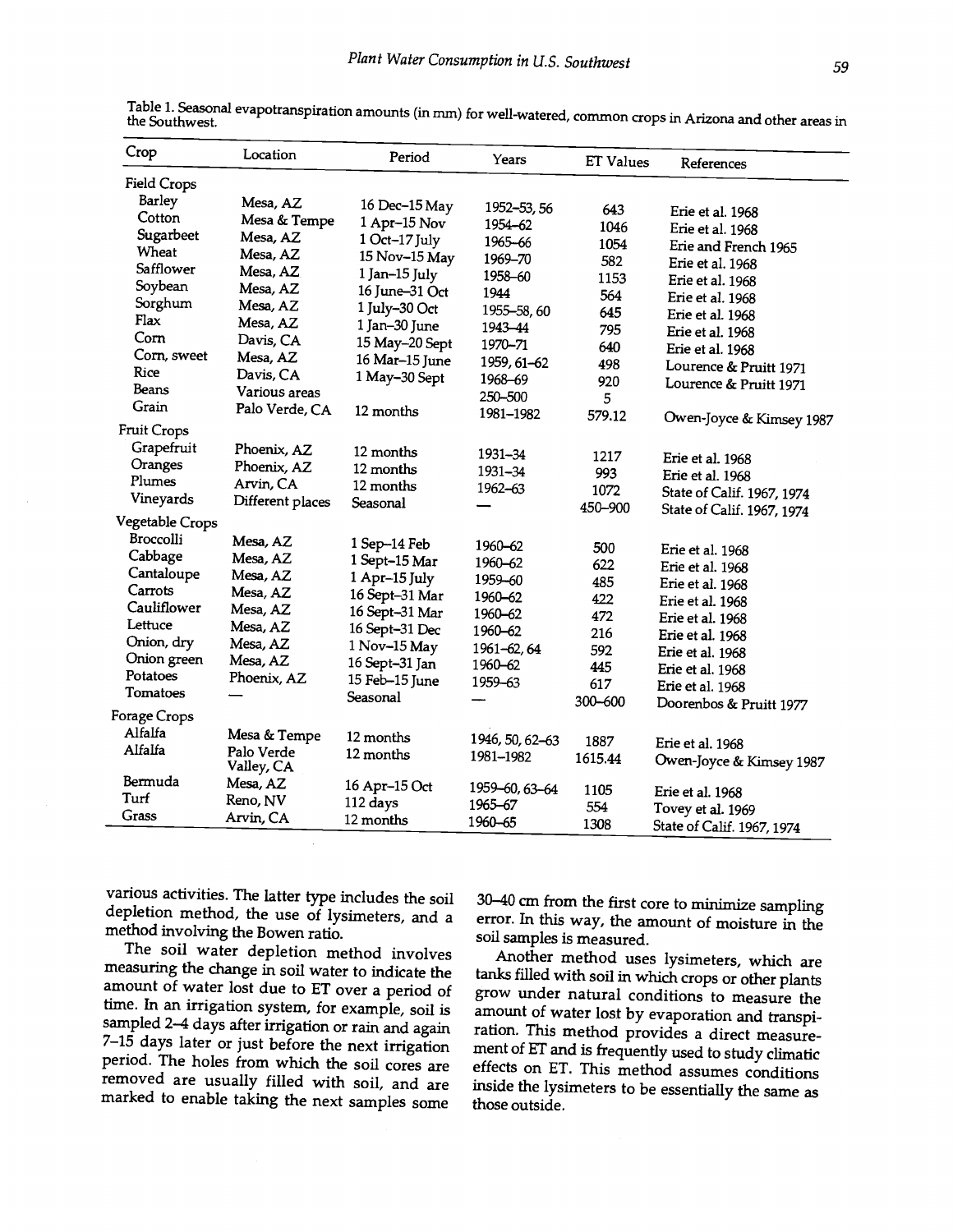| Type of Cover         | Plant Type                                            | ET Values (mm) | Sources           |
|-----------------------|-------------------------------------------------------|----------------|-------------------|
| Alkali meadow         | Alkali sacaton                                        | 828            | <b>Duell 1990</b> |
| Rabbitbrush meadow    | Saltgrass orrubber rabbitbrush                        | 471            | Duell 1990        |
| Desert sink scrub     | Rubber rabbitbrush, alkali sacaton or Mormon tea      | 606            |                   |
| Desert sink scrub     | Saltgrass greasewood                                  | 385            | <b>Duell 1990</b> |
| Alkali meadow         | Saltgrass, alkali sacaton, and rubber rabbitbrush     |                | Duell 1990        |
| Alkali meadow         | Nevada saltbrush, alkali sacaton & rubber rabbitbrush | 626            | Duell 1990        |
| Rush and sedge meadow | Saltgrass, alkali sacaton & Baltic rush               | 820            | Duell 1990        |
| Chaparral             | Southern California chaparral                         | 989            | Duell 1990        |
| Grass type            | California woodland-grass                             | 508            | Todd 1970         |
| Chaparral             | Arizona chaparral                                     | 457            | Todd 1970         |
| Grass and shrub       | Semiarid grass and shrub                              | 445            | Todd 1970         |
|                       |                                                       | 269            | Todd 1970         |

Table 2. Annual evapotranspiration values for range plants in Jan-Dec, 1984-1985 in the Owens Valley, CA (Duell 1990) and for other grasses in the Southwest (Todd 1970).

Table 3. Annual ET values in 1960 for some common trees and shrubs in the U.S. Southwest.

| Plant Type                              | ET Values (mm) | Source                                           |  |
|-----------------------------------------|----------------|--------------------------------------------------|--|
| Lodgepole pine                          | 483            | Todd 1970                                        |  |
| Engelmann spruce-fir                    | 381            | Todd 1970                                        |  |
| White pine-larch-fir                    | 559            | Todd 1970                                        |  |
| Mixed conifer                           | 559            | Todd 1970                                        |  |
| True fir                                | 610            | Todd 1970                                        |  |
| Aspen                                   | 584            | Todd 1970                                        |  |
| Pacific Douglas-fir-hemlock and redwood | 762            | Todd 1970                                        |  |
| Interior ponderosa pine                 | 432            | Todd 1970                                        |  |
| Interior Douglas-fir                    | 533            | Todd 1970                                        |  |
| Pinion-juniper                          | 368            | Todd 1970                                        |  |
| Saltcedar                               | 1812.1         | Raymond and Rezin 1989                           |  |
| Arrowweed                               | 1628.2         |                                                  |  |
| Mesquite                                | 2585.3         | Raymond and Rezin 1989                           |  |
| Cottonwood-willow                       | 712.5          | Raymond and Rezin 1989                           |  |
| Mixed stand                             | 1396.8         | Raymond and Rezin 1989<br>Raymond and Rezin 1989 |  |

A third method is the energy balance method, which involves the Bowen ratio, which is the ratio of upward energy flux as sensible heat to the latent energy flux in the same direction. This method is of specific plants. Other more complex methods used to determine hourly or shorter values of ET (Jensen et al. 1990.)

# ESTIMATING EVAPOTRANSPIRATION

There are a number of methods for estimating reference evapotranspiration (ET). The methods differ from one another in terms of the main climatic characteristic(s) or variables they use. As noted above, the simplest method to determine the

ET value of an area is to use an evaporation pan. The value so determined is then adjusted using an adjustment factor to estimate the actual ET values used to estimate ET values include the radiation-<br>based estimating method of Priestley and Taylor (1972), the temperature and radiation method of Jensen and Haise (1963), the Penman model, which is based on combined energy and mass transfer principles (Penman 1948), the temperature -based methods of Hargreaves and Samani (1982), the soil moisture depletion method (Bell et al. 1987), the lysimeter method (Aboukhaled et al. 1982), and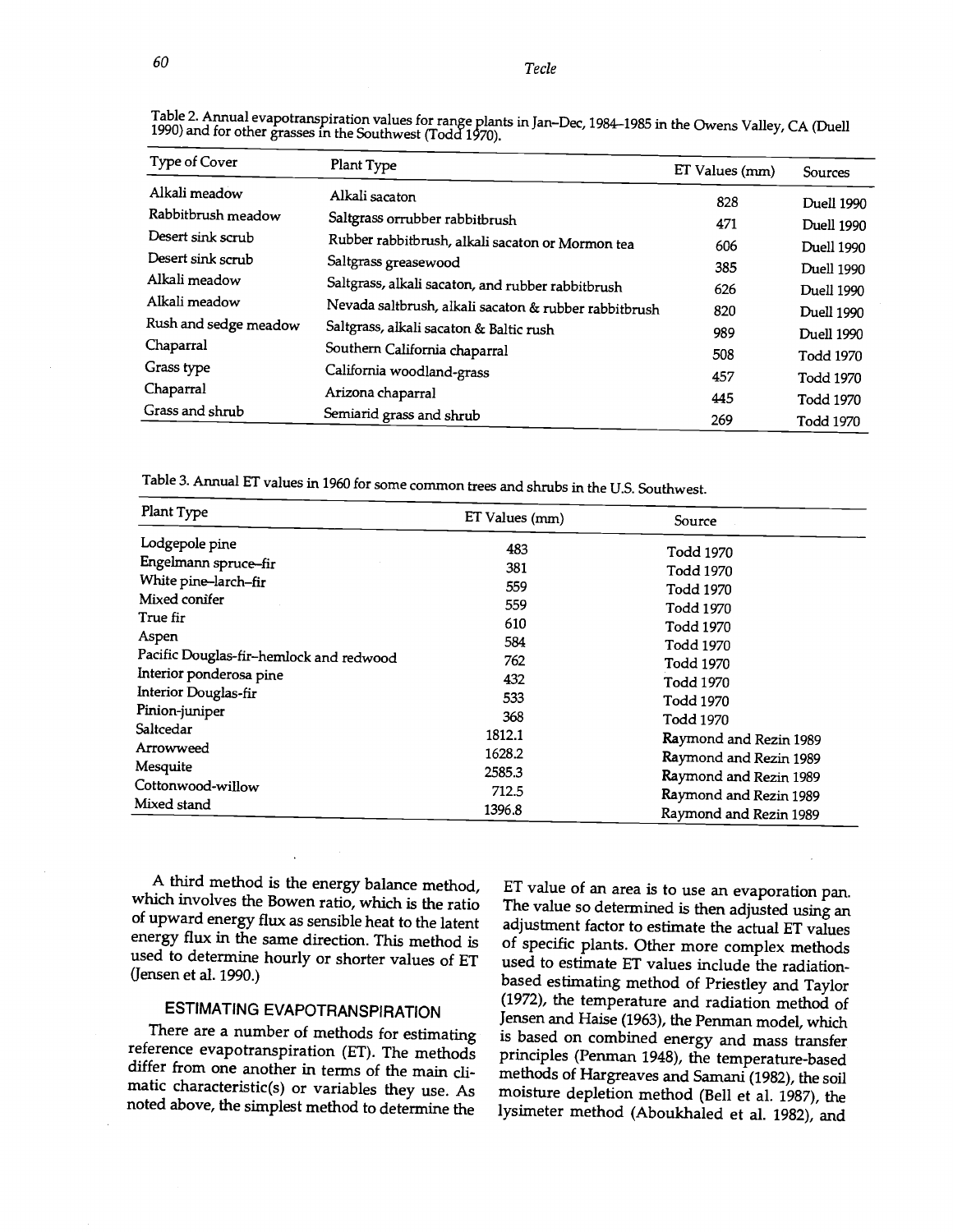numerous other techniques (Shuttleworth 1993).

One method that is commonly used around the world to estimate ET that is a little more involved than the pan evaporation method is the Blaney-Criddle method, described in Doorenbos and Pruitt (1977). This method is presented here because it is relatively simple and requires only a few The variables, which are easy to measure, are mean daily temperature, daily minimum relative wind speed, daily solar radiation, and monthly extraterrestrial radiation of an area. The primary equation for this method may be expressed as

$$
ET_r = a + b * [p * (0.46 * T + 8.0)] \tag{1}
$$

where  $ET_r$  = reference crop ET in mm/day for a particular month; *a* and *b* = adjustment factors; *p* =  $\frac{1}{2}$  lating information provided in Yitayew (1990).<br>mean daily percentage of total davlight hours for a The average daily reference *ET* values (in mm/ mean daily percentage of total daylight hours for a<br>given month and latitude: and  $T =$  mean daily day) for the 12 months of the year are given in given month and latitude; and  $T =$  mean daily temperature in °C.

The mean daily temperature used in the above equation for reference  $ET$  can be determined using the equation

$$
T({}^{\circ}C) = [T_{\text{max}}({}^{\circ}C) + T_{\text{min}}({}^{\circ}C)]/2
$$
 [2] (o)

where  $T_{\text{max}}$  and  $T_{\text{min}}$  are, respectively, the maximum and minimum daily temperatures in an area.

The adjustment factor a, used in the Blaney-Criddle method for estimating  $ET_r$ , is determined using minimum relative humidity and daily sunshine hours as shown in the following relationship, developed for Arizona conditions (Yitayew 1990):

$$
a = 0.0043 * [(RH_{\min}) - (n/N)] - 1.41
$$
 [3] hiq

where  $RH_{\text{min}}=$  daily minimum relative humidity at the place of interest and  $n/N$  = the ratio of actual to maximum daily sunshine hours.

 $n/N$  can be estimated using the equation (Yitayew 1990)

$$
n / N = 2 * (R_s / R_a) - 0.5
$$
 [4] or

where  $R_s$  = solar radiation in millimeters per day and  $R_a$  = extraterrestrial radiation in millimeters for the month and latitudinal location of the site under consideration.

The value for the other adjustment factor,  $b$ , in the Blaney -Criddle method also depends upon estimates of minimum relative humidity, average<br>daily sunshine hours, and daytime wind speed, as described in Yitayew (1990) and Doorenbos and Pruitt (1977). The values for these variables can be

obtained from tabular or graphical relationships like those developed in Doorenbos and Pruitt (1977).

Once  $ET_r$  is determined, the actual  $ET$  for a particular plant can be estimated using an appropriate adjustment value, k. Accordingly, the actual evapotranspiration  $(ET_a)$  for a particular plant can be estimated using:

$$
ET_a = k \cdot ET_r \tag{5}
$$

The value of  $k$  in this equation represents the ratio of actual plant ET to reference ET. As such it is important that accurate  $k$  and reference  $ET$  values be eventually developed for the different plants grown in order to estimate their consumptive use. For the time being, general reference  $ET$ rates are developed for the study site by extrapolating information provided in Yitayew (1990).

Figure 1. Using the monthly average daily values, the annual total reference  $ET$  for the study site is estimated to be 1100 mm (or 43.3 inches; Blee 1988). Then, assuming a  $k$  value of 0.75 for the area, the annual average ET for the site is about 825 mm (or 32.5 inches).

# CONCLUSIONS AND RECOMMENDATIONS

maximum daily substitute flours.<br>In the absence of measured data, the value of a plant under uncertain water conditions. For ox-Knowledge of the rate and amount of evapotranspiration from crops and other agricultural plants is important for proper planning and management of water use by plants. Such knowledge is especially more useful in arid and semi-arid areas, which face the dual problems of water scarcity and high plant consumption of water. This information enables farmers and plantation managers to decide when and how much water to use in their projects. Also knowledge of the water consumptive use of plant under uncertain water conditions. For example, farmers would plant crops that have lower water consumption values during drought periods or in arid environments compared to farmers in wetter climates.

A couple of cautionary notes are in order in using the ET values of the different crops, fruit trees, grasses, shrubs, and trees provided in this study. Because most of the ET values presented are based on single year or single season measurements, the amounts may depend on the particular climatic conditions prevailing at the time of measurement. Hence, long-term measurement of ET would provide more reliable data for the various crops and other plants listed in this study.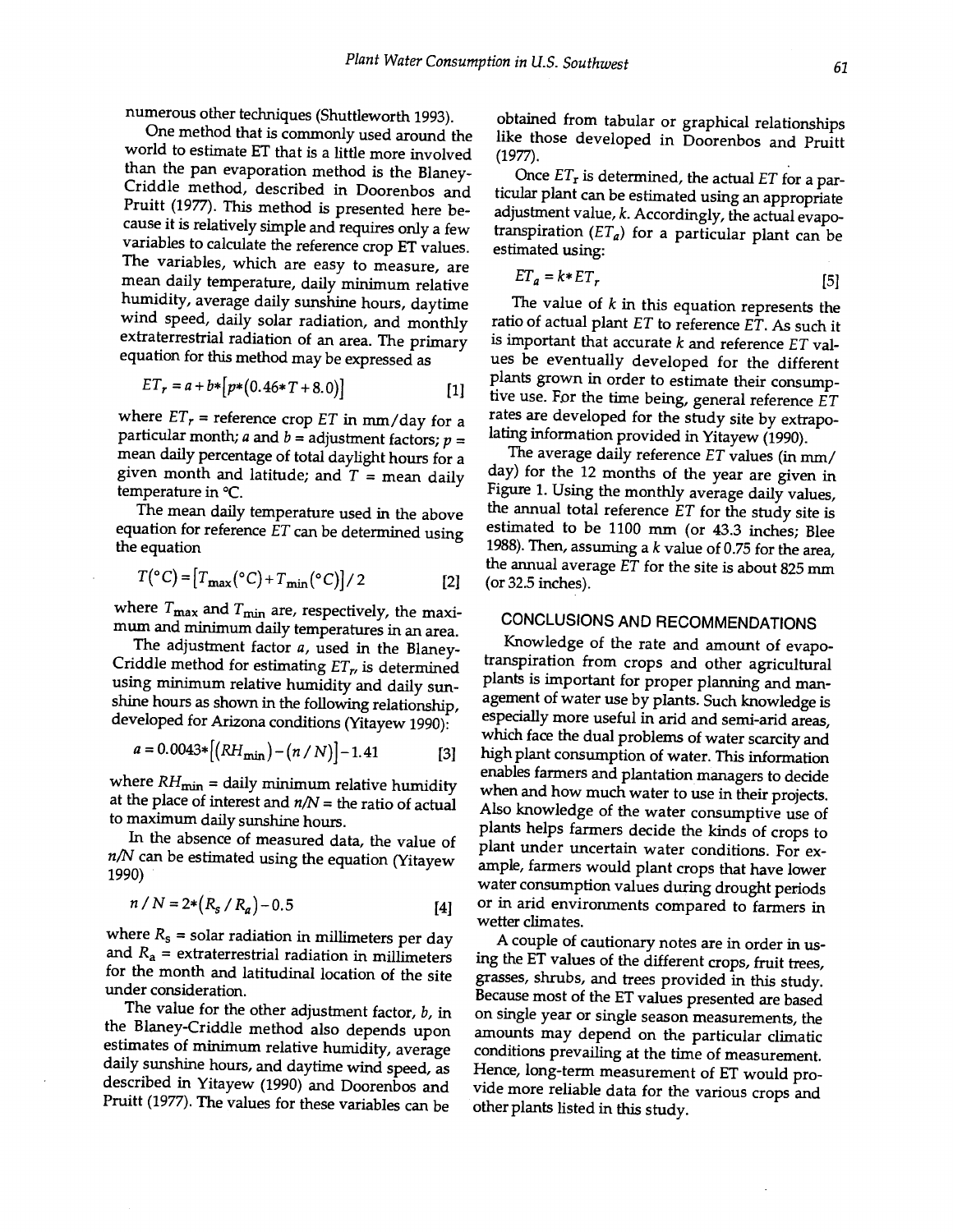62 Tecle



Figure 1. Monthly average reference evapotranspiration values for northern Arizona (the bars represent average daily values in mm).

#### REFERENCES CITED

- Aboukhaled, A., A. Alfaro, and M. Smith. 1982. Lysimeters. FAO Irrigation and Drainage Paper No. 39. Food and Agriculture Organization of the United Nations, Rome.. Rome.
- Bell, J. P., T. J. Dean, and M. G. Hodnett. 1987. Soil moisture measurement by an improved capacitance tech-<br>nique, Part II: Field techniques, evaluation and calinique, Part II: Field techniques, evaluation and cali- bration. Journal of Hydrology 93: 79-90.
- Beschta, R. L. 1976. Climatology of the ponderosa pine  $\frac{200}{\text{Iensen}}$ type in Central Arizona. Technical Bulletin 228. College of Agriculture, Agricultural Experiment Station.
- Blee, J. W. H. 1988. Determination of evaporation and gation and Drainage 89: 15–41<br>seepage losses, Upper Lake Mary near Flagstaff, Jensen, M. E., R. D. Burman, and seepage losses, Upper Lake Mary near Flagstaff, Jense<br>Arizona. U.S. Geological Survey, Water Resources <sup>19</sup> Investigation Report 87 -4250.
- 
- 
- Doorenbos, J., and W. O. Pruitt. 1977. Guidelines For Predicting Crop Water Requirements. FAO Irrigation and Drainage Paper No. 24. Food and Agriculture con Organization of the United Nations, Rome. 143 pp. Duell, L. F. W. 1990. Estimates of evapotranspiration in
- alkaline scrub and meadow communities of Owens Valley, California, using the Bowen-ratio, Eddycorrelation, and Penman combinaton methods. USGS Water Supply Paper 2370 -E. U.S. Government Print-
- ing Office, Washington, D.C. 39 pp. Erie, L. J., and O. F. French. 1965. Water management of fall -planted sugarbeets in the Salt River Valley of Arizona. Transactions ASAE 11: 792 -795.
- Erie, L. J., O. F. French, and K. Harris. 1968. Consumptive use of water by crops in Arizona. Arizona Agricultural Experimental Station Technical Bulletin 169. 44 pp.
- Hargreaves, G. H., and Z. A. Samani. 1982. Estimating of Irrigation and Drainage Engineering 108(3): 225-<br>230.
- Jensen, M. E., and H. R. Haise. 1963. Estimating evapo-<br>transpiration from solar energy. Proceedings of the American Society of Civil Engineers. Journal of Irri-
- State of California. 1967. Vegetative water use. Depart-<br>
ment of Water Resources Bulletin 113-2. 82 pp. State of California. 1974. Vegetative water use. Depart-<br>
State of California. 1974. Vegetative water use. Depart-<br>
m Jensen, M. E., R. D. Burman, and R. G. Allen (Editors). 1990. Evapotranspiration and irrigation water requirements. ASCE Manuals and Reports on Engi
	- and water use of rice grown in the Central Valley of California. Agronomy Journal 63: 827-832.
	- Owen- Joyce, S. J., and S. L. Kimsey. 1987. Estimates of consumptive use and groundwater return flow using water budgets in Palo Verde Valley, California. U.S. Geological Survey, WRI Report 87-4070. 50 pp.
	- Penman, H. L. 1948. Natural evapotranspirationn from bare soil and grass. Royal Society of London Proceedings Series A. 193: 120 -114.
	- Priestley, C. H., and R. J. Taylor. 1972. On the assessment of surface flux and evapotranspiration using large-<br>scale parameters. Monthly Weather Review 100: 81-<br>92.